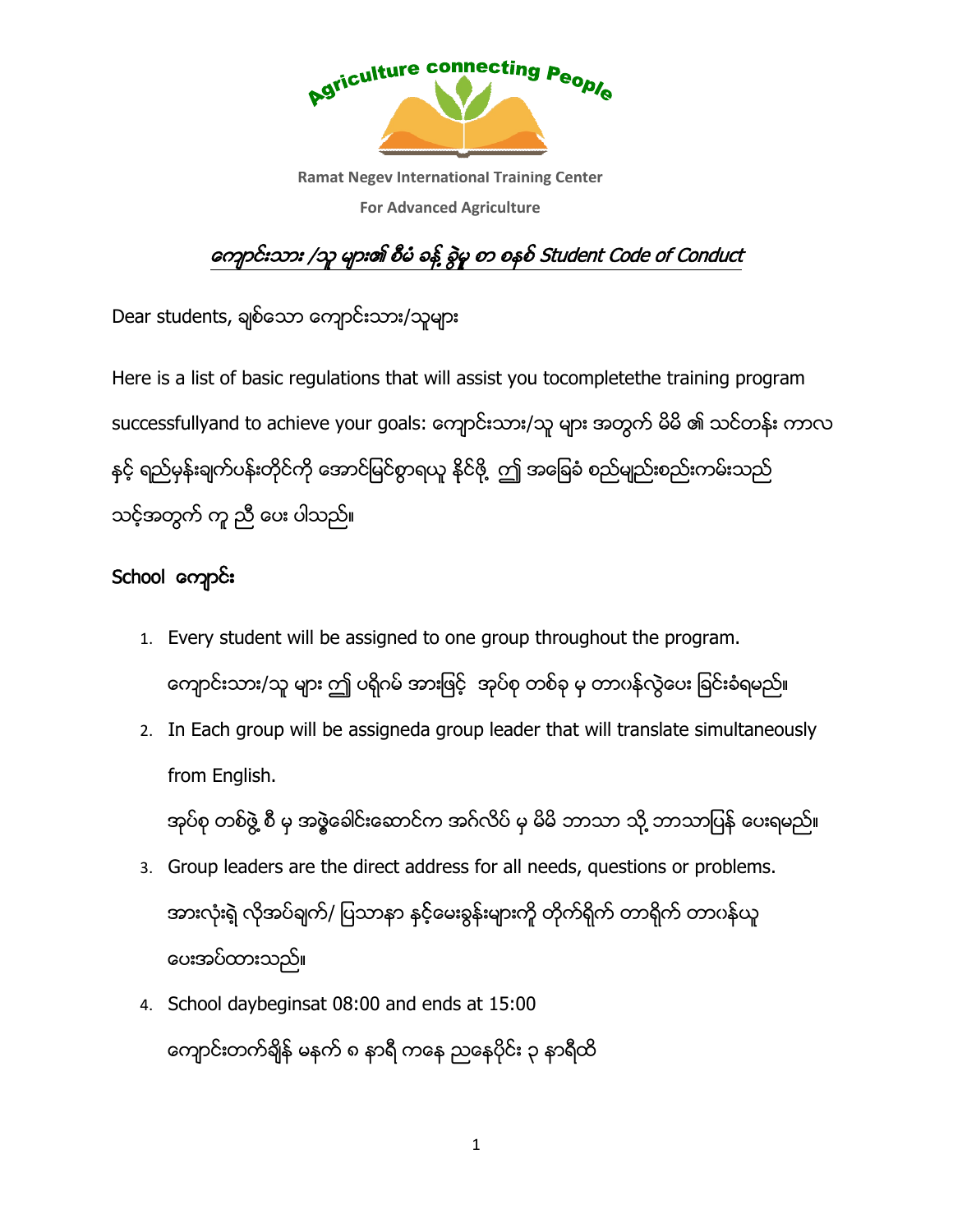

5. First session starts at 8:00 ends at 11:00. Second session startsat 15:00.

မနက် အပိုင်းကို မနက် ၈ နာရီ ကနေ ၁၁ နာရီ ပြီး/ ဒုတိယ အပိုင်းကို နေ့ လည်ခင်း ၁၂ နာရီ<br>မှ ညနေခင်း ၃ နာရီ ထိ<br>Lunch will be held from 11:00-12:00. မွညေနခင္ း ၃ နာရီထိ ီ

6. Lunch will be held from 11

နေ့ လည်စာ စားချိန် ၁၁ နာရီ မှ ၁၂ ထိ

- 7. Students are expected to attend class and to complete all assignments. ကျောင်းသား/သူ များ အတန်း တက် ချိန် နှင့် စာ အားလုံး ပြီး စီးရမည် ီ to attend class and to complete all assignments.<br>၁န်း တက် ရှိန် နှင့် စာ အားလုံး ပြီး စီးရမည်။<br>ndividual student responsibility<br>ကျာင်းသား/သူ တစ်ဉိးချင်းစီ တာပန်ဖြစ်သည်။<br>ill be allowed only twice and only for a reasonable
- 8. class attendance is an individual student responsibility ကျောင်းသား/သူ များ အတန်း တကဲ ရျံနဲ နှင့် စာ အားလုံး ပြီး စီးရမည်။<br>class attendance is an individual student responsibility<br>အတန်းတက် ခြင်းသည် ကျောင်းသား/သူ တစ်ဉိုးချင်းစီ တာပန်ဖြစ်သည်။
- 9. Absence from school will be allowed only twice hool and only for a reasonablecause. It is student'sresponsibilityto provide satisfactory evidence to the group leader leader to substantiate the reason for absence. sat 12:00, ends at $\epsilon_{\mathbf{k}}$  လည်ခင်း ၁၂ နာရီ $\epsilon_{\mathbf{k}}$ <br>inments.<br>ne group leader to<br>လုံး ၂ ခါ သာ<br>) သက်သေ<br>ibited.

ကျောင်းပျက် ချိန်သည် အကျိူးအကြောင်းခိုင်လုံ မူ ရှိရမည်။ တစ်နှစ်ပတ်လုံး ၂ ခါ သာ ကျောင်းပျက်ခွင့် ရှိသည်။ ကျောင်းသား ခေါင်းဆောင်ဆီသို့ ထောက်ခံစာ သက်သေ အထောက်အထား ပြ နိုင်မှသာ ကျောင်းပျက်ခွင့် ရှိသည်

အထောက်အထား ပြ နိုင်မှသာ ကျောင်းပျက်ခွင့် ရှိသည်။<br>10. Use (talk, play, write etc.) of cellular phone during class is prohibited. ဖုန်း သုံးခြင်း စကားပြောခြင်း အားလုံး အတန်းချိန်စာသင်ချိန် မှာ ပိတ်ပင်သည်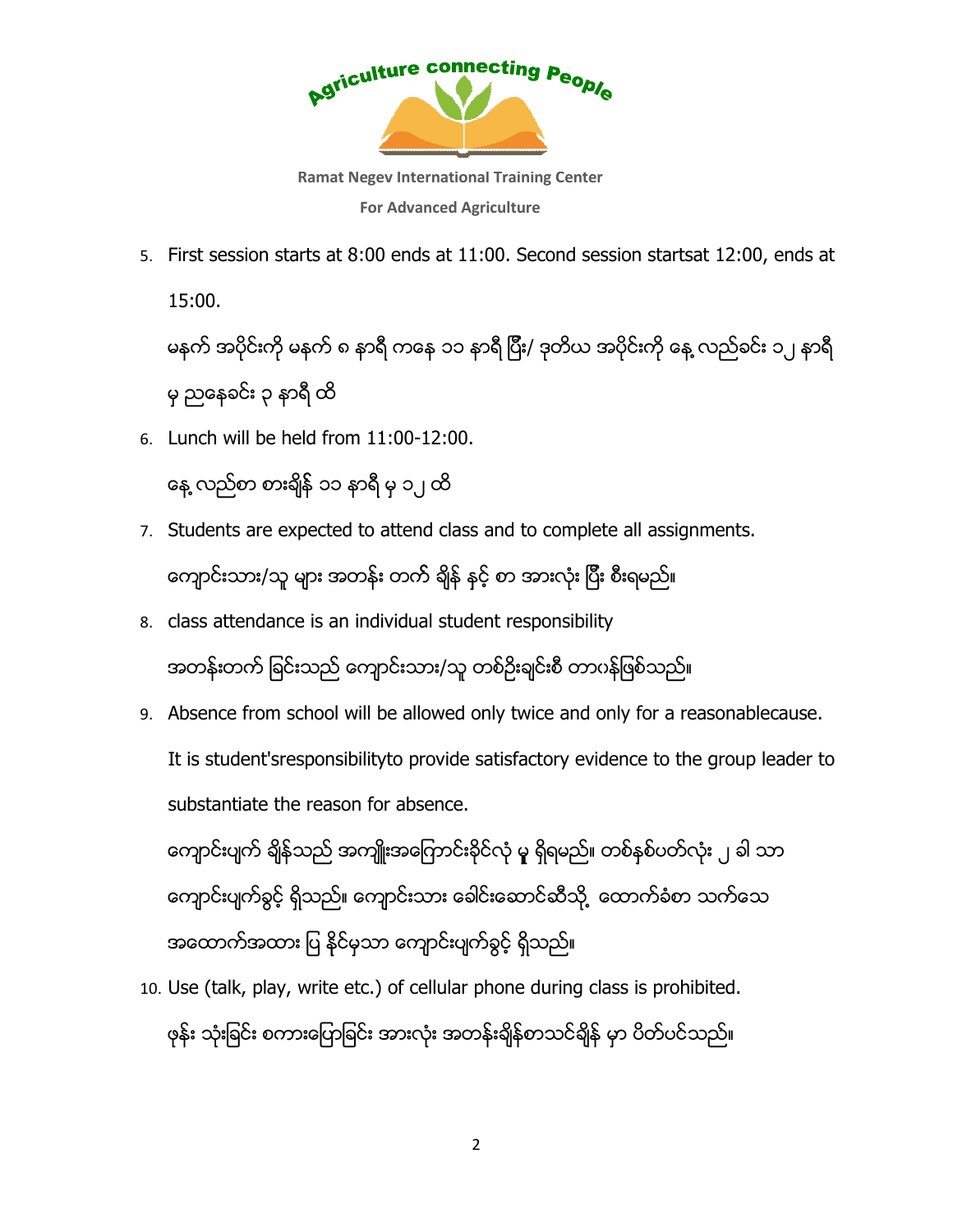

11. To receive a completion certificate, one must attain a minimum grade of 60% each course.

ကျောင်းဆင်းလက်မှတ် ရရှိ ဖို ကျောင်းသား ၏ သင်တန်းတစ်ခု ချင်းစီ မှာ အနည်းဆုံး အဆင့်<br>၆ဂ% ရ ရှိ ရမည်။ ိရမည္ ။

- 12. Completion certificate with honor will be granted to students who achieved an average grade of 88 and above. Completion certificate with high honor will be granted to students whoachieved an averagegrade of 95 and above. granted to students whoachieved an averagegrade of 95 and above.<br>အဆင့် ၈၈ အထက် ရသော ကျောင်းသား/သူ သည် ဂုဏ်ပြူ လွှာ နင့် တစ်ကွ ဆု ရီုးမြင့် ခြင်း အဆင့် ၈၈ အထက် ရသော ကျောင်းသား/သူ သည် ဂုဏ်ပြူ လွာ နှင့် တစ်ကွ ဆု ရီုးမြင့် ခြင်း<br>ခံရမည်။ အမြင့်ဆုံး ဂုဏ်ပြူ တံဆိပ် ခံရသော ကျောင်းသား/သူ သည် အဆင့် ၉၅ နှင့် အထက်တွင် ရှိရမည်။ attain a minimum grade of 60%in<br>ကန်းတစ်ခု ရင်းစီ မှာ အနည်းဆုံး အဆ<br>ted to students who achieved an<br>ertificate with high honor will be<br>grade of 95 and above.<br>စုက်ပြူ လွာ နှင့် တစ်ကွ ဆု ရီးမြင့် ခြင်း<br>အား/သူ သည် အဆင့် ၉၅
- 13. School is located in Kmehin village. Students are limited to stay on school area only. It is prohibited to use any private equipment aroundwondering throughthe village.

ကျောင်းသည် ကင်မဟင် တွင် ရှိသည်။ ကျောင်းသာား/သူ များသည် ကျောင်းဧရိယာတွင်သာ လည်ပတ်ခွင့်ပြူသည်။ ရွာ ပိုင်ဆိုင်သော ပစည်းများ အသုံးပြူခွင့် မရ။တားမြစ်သည်။<br>nic media **်အီလက်ထရောနစ် မီဒီယမ်** )ည ကျောင်းဇရိယ<br>မရ။တားမြစ်သည်

### Electronic media  $^{\circ}$ အီလက်ထရောနစ် မီဒီယမ်

14. All students must attend school witha personal laptop computer.

ကျောင်းသား/သူ များ ကွန်ပြူတာ လက်တော့ပဲ နင့်တကွ ကျောင်းတက်လာရမည်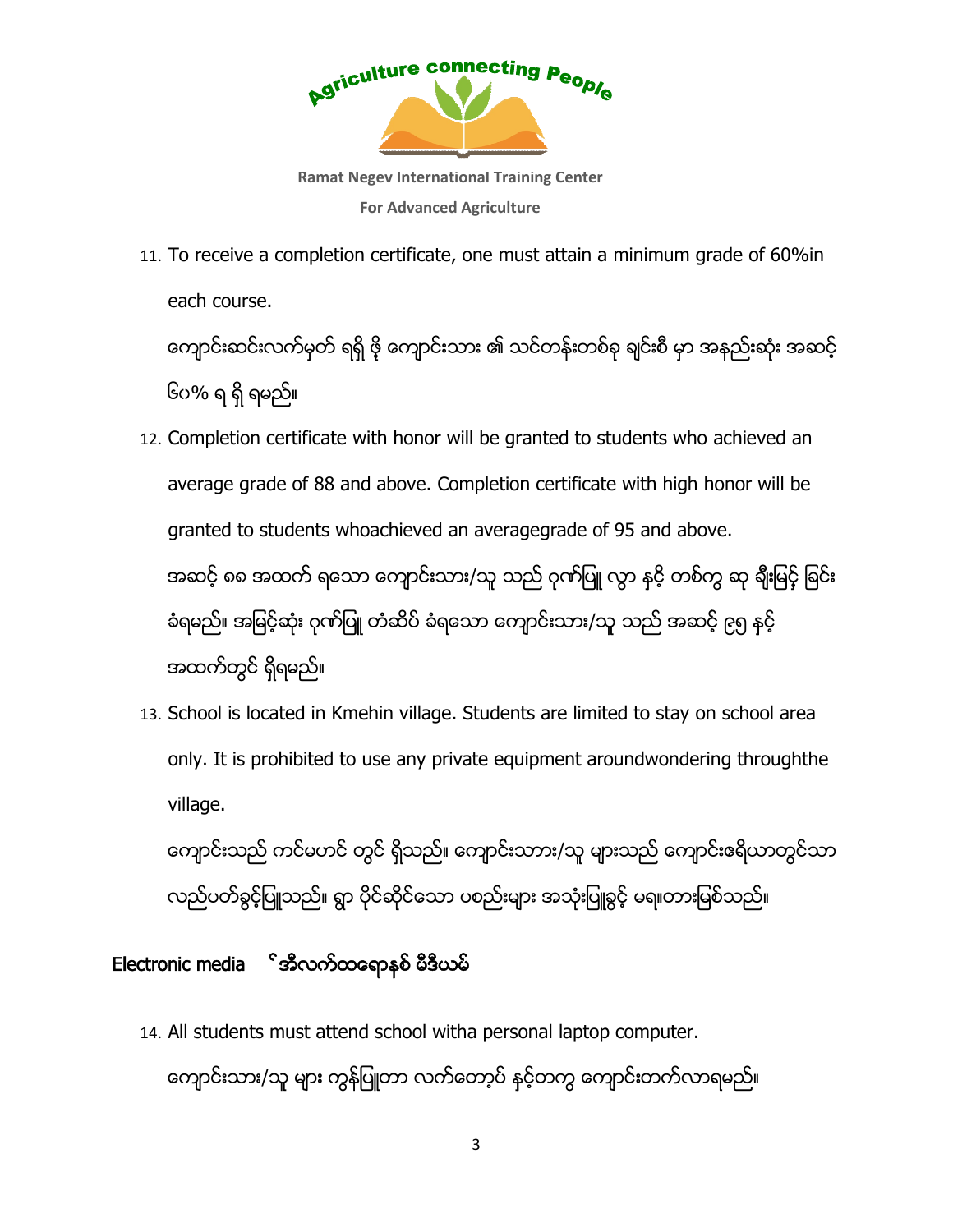

Ramat Negev International Training Center For Advanced Agriculture

15. All students must comply with local laws relating to copyright, security, and electronic media.

ကျောင်းသား/သူ များ သည် စာမူ ပိုင်ခွင့်များ ဖြစ်သော လုံခြုံုရေး / အီလက်ထရွန် နစ် မီဒီယမ် များ စသည်တို့ကို လိုက်နာရမည်။

16. All students must make certain that their computer is secured against viruses, against and other intrusions. ကျောင်းသား/သူများ သည် မိမိကွန်ပြူတာများ ကို အက်တီတးရပ်စ် ရှိရမည်၊ အခြားသော ကျူးကျော်ခြင်း မှ လုံခြူံစိတ်ချ နေရမည် t, security, an<br>လက်ထရွန် နစ်<br>d against virus<br>ရမည်၊ အခြားေ<br>mply to hygier<br>mply to hygier<br>မည်။

## ကျူးကျော်ခြင်း မှ လုံခြူံစိတ်ချ နေရမည်။<br>I<br>Transportation to school: ကျောင်းသို့ သယ်ယူ ပို့ ဆောင်ရေးး ိ

17. It is student responsibility toboard the bus according to the schedule for his specific farm.

ကျောင်းသား/သူ များသည်မိမိ နေရာ အလိုက် သတ်မှတ်ထားသော ကားစောင့်ချိန်မှာ ကားေစာင့်နေရမည်၊ မိမိတာဂနဲဖြစ်သည်။ ိ bus according to the schedule for his<br>က် သတ်မှတ်ထားသော ကားစောင့်ချိန်မှာ<br>:ory.Students must comply to hygiene and

18. Proper behavior on the buses is obligatory.Students must comply to safety rules and to traffic laws ဘတ်စ်ကား ပေါ်ာမှာ သင့်တင့် လျောက်ပတ်စွာနေရမည်၊ တစ်ကိုယ်ရေ သန့်ရှင်းရေး/ လုံခြုံ့ရေး စည်းကမ်းများ နှင့် ယဉ် အသွားအလာ ဥပဒေ ကို လိုက်နာရမည် ္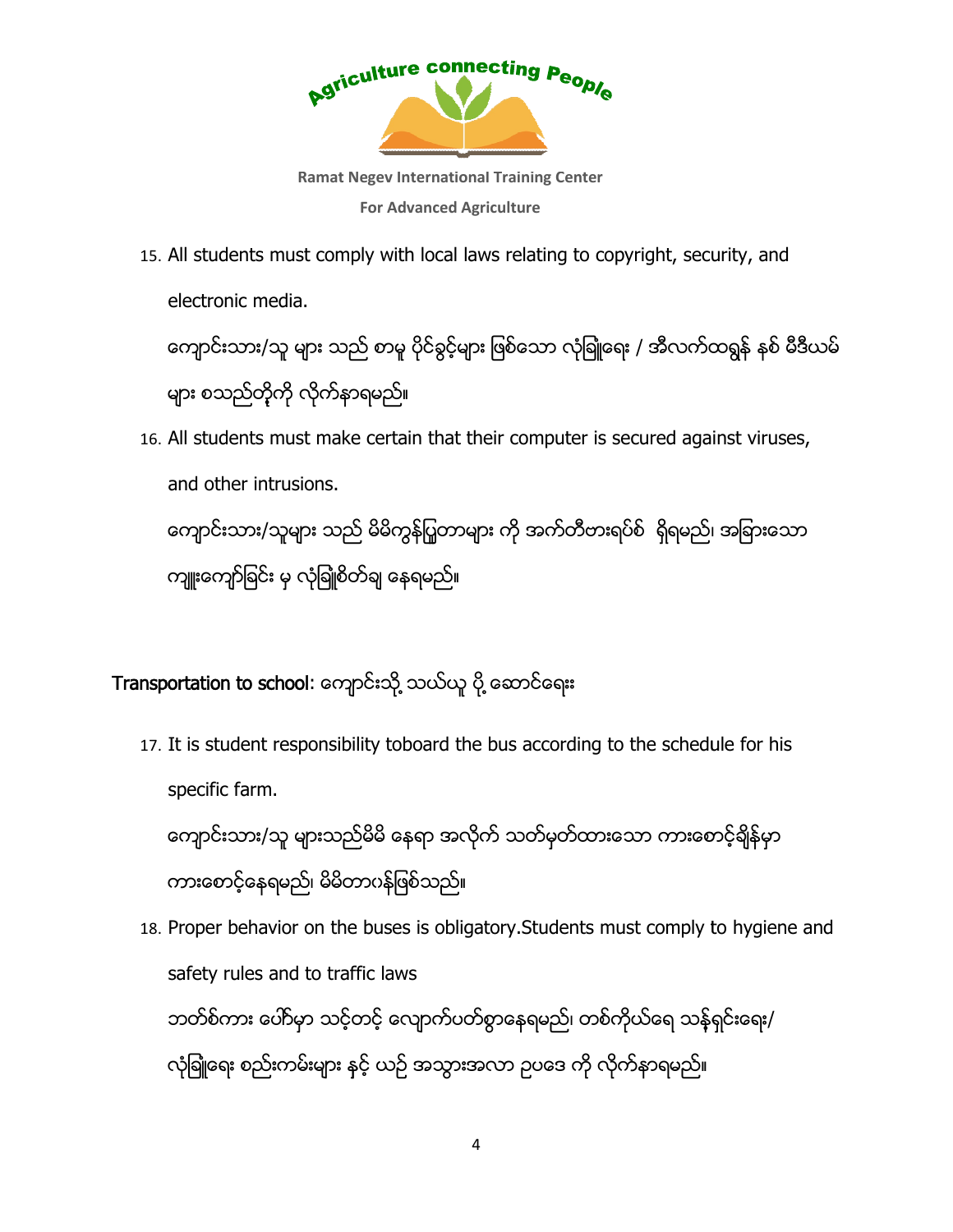

19. No smoking on the bus.

ဘတ်စ်ကား ပေါ်ာ ဆေးလိပ်မသောက်ရ။

# ဘတ်စ်ကား ပေါ်ာ ဆေးလိပ်မသောက်ရ။<br>-<br>Alcohol and smoking devices အရက်သေစာ နှင့် ဆေးတံ ပစည်းများ

- 20. Alcoholdrunkennessis prohibited(regardless of age). အသက်အရွယ် အလိုက် အရက်သေစာ ေသာက်ခွင့် ပိတ်ပင်သည်
- 21. Possession, use, consumption, manufacture, sale or distribution of alcoho smoking devices is prohibited. အရက်သေစာ သောက်သုံးခြင်း၊ ပိုင်ဆိုင်ခြင်း၊ ထုတ်လုပ်ခြင်၊ ရောင်းပယ်ခြင်း နှင့် ဖြန့် ပေ ခြင်းများ / ဆေးတံပစည်းများ ကို တားမြစ်ပိတ်ပင်သည်။ ယ် အလိုက် အရက်သေစာ သောက်ခွင့် ပိတ်ပင်သည်။<br>, use, consumption, manufacture, sale or distrib<br>evices is prohibited. or distribution of alcohol and/or $\widetilde{G}$ ်၊ ရောင်းပယ်ခြင်း နှင့် ဖြန့် ဝေ $\widetilde{G}$ <br>gram's equipment and facilities, $\widetilde{G}$ <br>အသုံးအဆောင်များ စသည်တိုကို

### Equipment အသုံးပြူ ပစည်းများ

22. All students are expected to keep the training program's equipment and facilities, in classes or at any other place. nent **အသုံးပြူ ပစည်းများ**<br>All students are expected to keep the training program's equipment and facilit<br>in classes or at any other place.<br>ကျောင်းသား/သူ များ သည် သင်တန်း သုံး ပစည်းများ ၊ အသုံးအဆောင်များ စသည်တို့ကို

ကျောင်း တွင်သာမက အခြားနေရာ ၌ လည်း ထိန်း ရမည်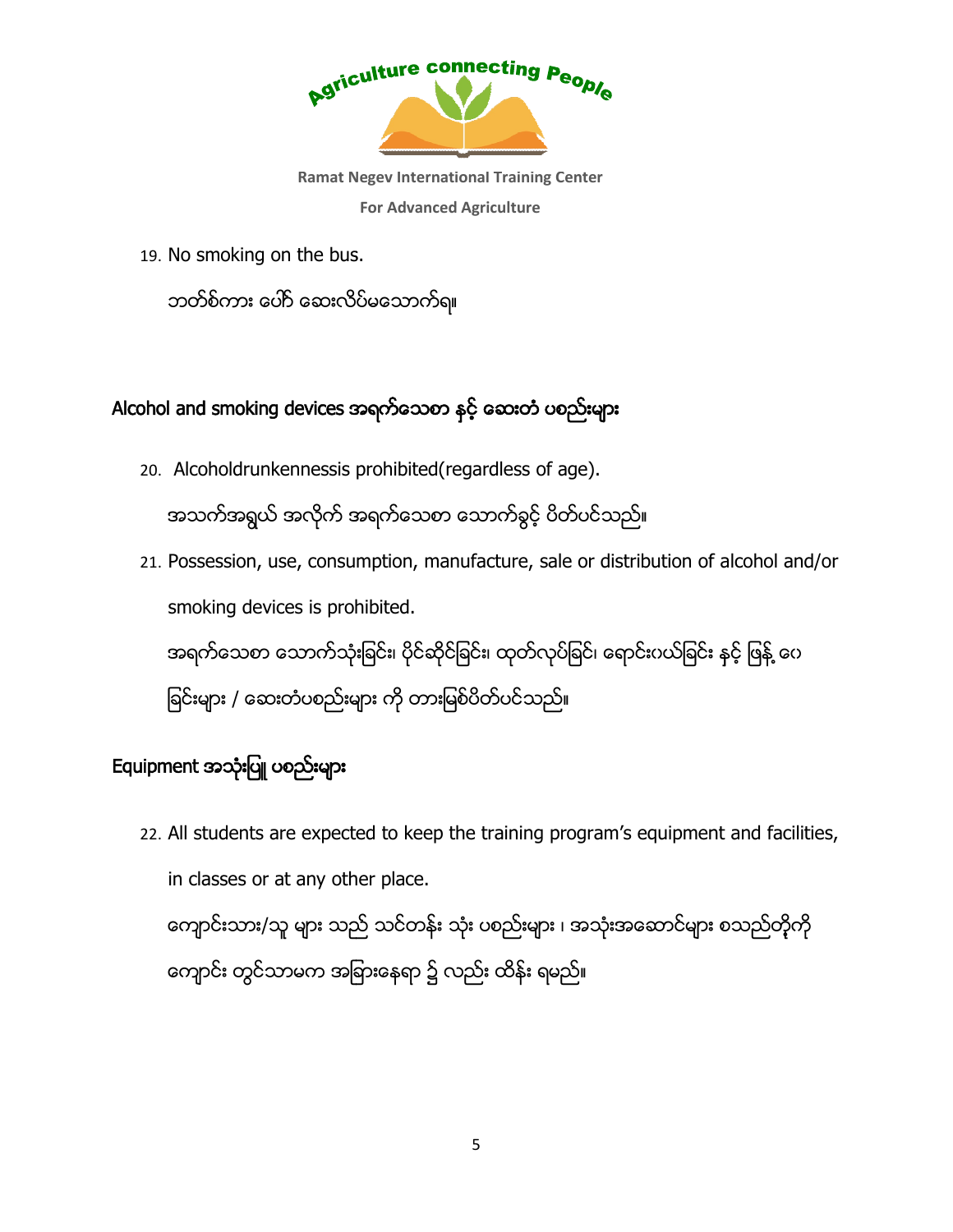

### At the Farm ဖန္း မွာ

23. All students must follow the farm procedures and regulation as presented by the farmer

ကျောင်းသား / သူ များ သည် တောင်သူ ဦးကြီး များ စည်းမျည်း စည်းကမ်း ကို လု ိက္နာရမည္ ။္

- 24. All work procedures and regulation must follow the law and safety regulations. အလုပ်အကိုင် များ နှင့် စည်းမျည်းစည်းကမ်းများ သည် ဥပဒေ နှင့် ကိုက်ညီမှူ ရှိ ရမည်။လုံ ္ ခြုံ့သော စည်းမျည်းများဖြစ်ရမည်။ students must follow the farm procedures and regulation as presented by the<br>Prefactor / သူ များ သည် တောင်သူ ဦးကြီး များ စည်းမျည်း စည်းတမ်း ကို<br>ကိနာရေမည်။<br>ကုိကုပြောင်း and regulation must follow the law and safety regulat
- 25. Every farm has its own day work schedule the student must follow it. ဖန်း တိုင်း ၊တောင် ရြံ တိုင်း သူ့ အချိန် ဇယား နဲ့ သူ ရျိသည် ၊ လိုက်နာရမည်
- 26. Taking day/days off from work must be coordinated with the farmer and must get his approval. း နဲ့ သူ ရျိသည် ၊ လိုက်နာရမည်။<br>e coordinated with the farm<br>မှ နားရက် ယူ ရမည်။ days off from work must be coordinated with the farmer and<br>၁val.<br>းမား သဘောတူခွင့်ပြူ ချက်ရ မှ နားရက် ယူ ရမည်။၊<br>st inform their group leader if they plan to leave the area to<br>ne day.<br>သူ များ သည် တစ်နေ့ ထက်ပို ပြီး အားလပ်ရက

တောင်သူ ဖန်းမား သဘောတူခွင့်ပြူ ချက်ရ မှ နားရက် ယူ ရမည်။၊

27. Studentsmust inform their group leader if they plan to leave the area to travel for more than one day.

ကျောင်းသား/သူ များ သည် တစ်နေ့ ထက်ပို ပြီး အားလပ်ရက် အပြင်သို့ သွားလျင် ီ ကျောင်းသား ခေါင်းဆောင်ကို အသိပေးရမည်။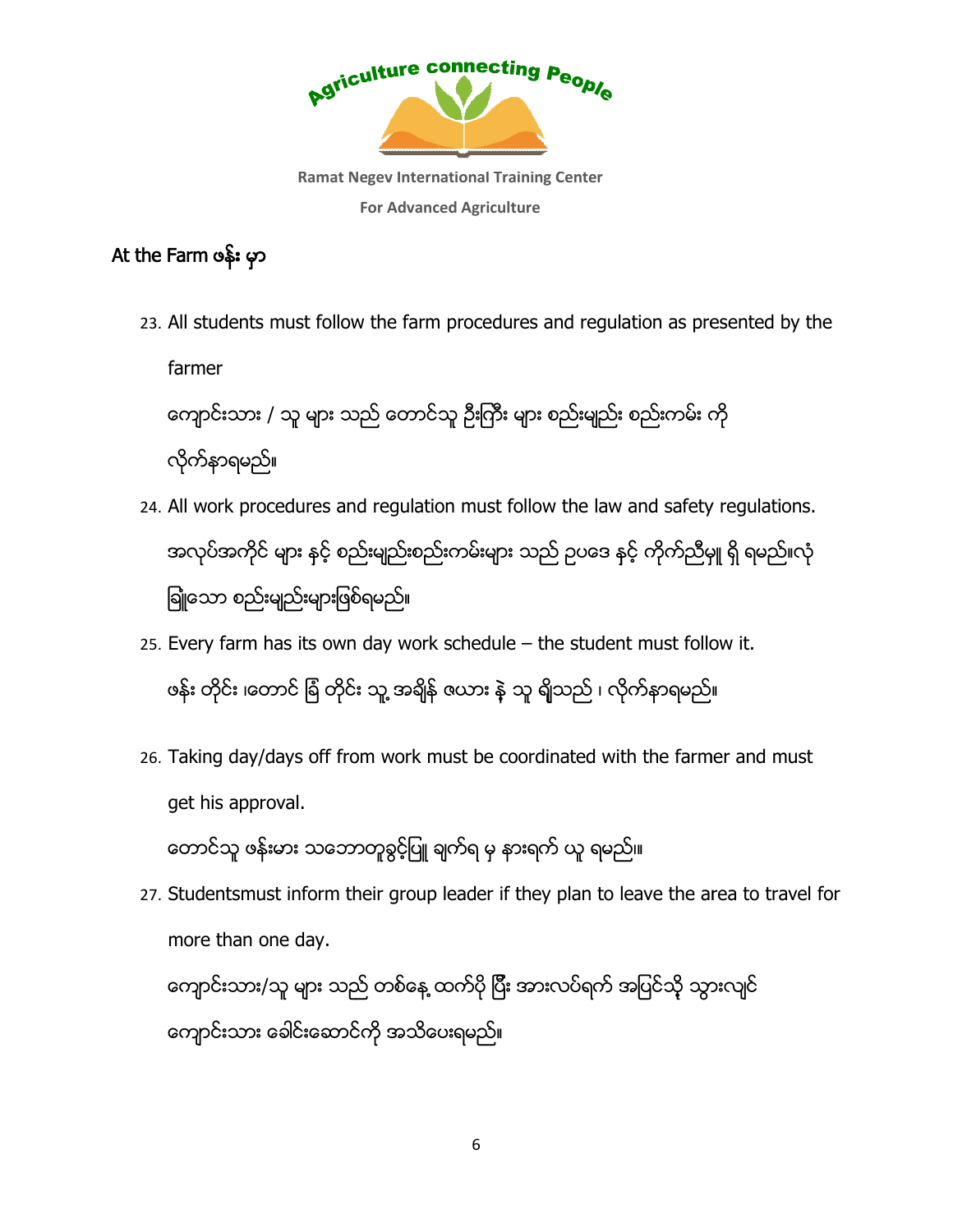

Ramat Negev International Training Center For Advanced Agriculture

28. Anyillnessmust be informed to the farmer as soon as possible. Ask the farmer for a Doctor's or clinic appointment. Inform your group leader and ask for assistance if there is some difficulty tocommunicate with farmer. Anyillnessmust be informed to the farmer as soon as possible. Ask the farmer<br>a Doctor's or clinic appointment. Inform your group leader and ask for assista<br>if there is some difficulty tocommunicate with farmer.<br>ဖျားနာလျင

ကြီးကို ဆရာပနဲ နင့် ရိုန်းတွေ့ ဖို့ ပြောပြပါ။ အကယ်၍ တောင်သူ ဦးကြီး နဲ့ စကားပြောရတာ အဆင်မပြေ ရင် ကျောင်းသား ခေါင်းဆောင်ကို အကူအညီတောင်းပါ။ ီ ျမည်။ တောင်သူ ဉီးး<br>ကြီး နဲ့ စကားပြောရတာ<br>|<br>project ends in

- 29. All equipment provided by the farme farmer will be returned whenproject ends in good condition. Selling or giving away farm equipment is not allowed. အသုံးအဆောင်ပစည်းများ သည် သင်တန်း ကာလ ပြီးရင် တောင်သူ ကြီး ကို ပြန်အပ်ရမည်။<br>ရောင်းချ ခြင်း ၊ အပေးသို့ ပေးလိုက်ခြင်း မပြူလုပ်ရ။ ီ းချ ခြင်း ၊ အဂေးသို့ ပေးလိုက်ခြင်း မပြူလုပ်ရ။ ပစည်းများ သည် သင်တန်း ကာလ ပြီးရင် တောင်သူ ကြီး ကို ပြန်အပ်ရမည်၊
- 30. Entering greenhouses or open fields for any reason without permission of the owner is considered as trespassing. ရောင်းချ ခြင်း ၊ အပေးသို့ ပေးလိုက်ခြင်း မပြူလုပ်ရ။<br>Entering greenhouses or open fields for any reason without permis<br>owner is considered as trespassing.<br>ပိုင်ရှင် မသိပဲ သူများ ရြံ သို့ ပင်ရောက်ခြင်း၊ ပြင်ပ ရြံသို့ ပင်ရောက open fields for any reason without permission of tl $\epsilon$ espassing. $\delta$ င်ရောက်ခြင်း၊ ပြင်ပ ခြံသို့ ပင်ရောက်ခြင်း သည် $\epsilon$ ။ $\epsilon$ nt or vegetables from a farm without permission is

ပိုင်ရှင် မသိပဲ သူများ ရြံ သို ဂ၊<br><br>ပိုင်နက်ကျူးလွန်မျု ဖြစ်သည်။

31. Taking any amount of fruit or vegetables from a farm without permission prohibited

သူများ ရြံ မှ အသီးအနံများ / ခိုးယူ ခြင်းများ / သယ်ဆောင်ခြင်းများ တားမြစ်သည်။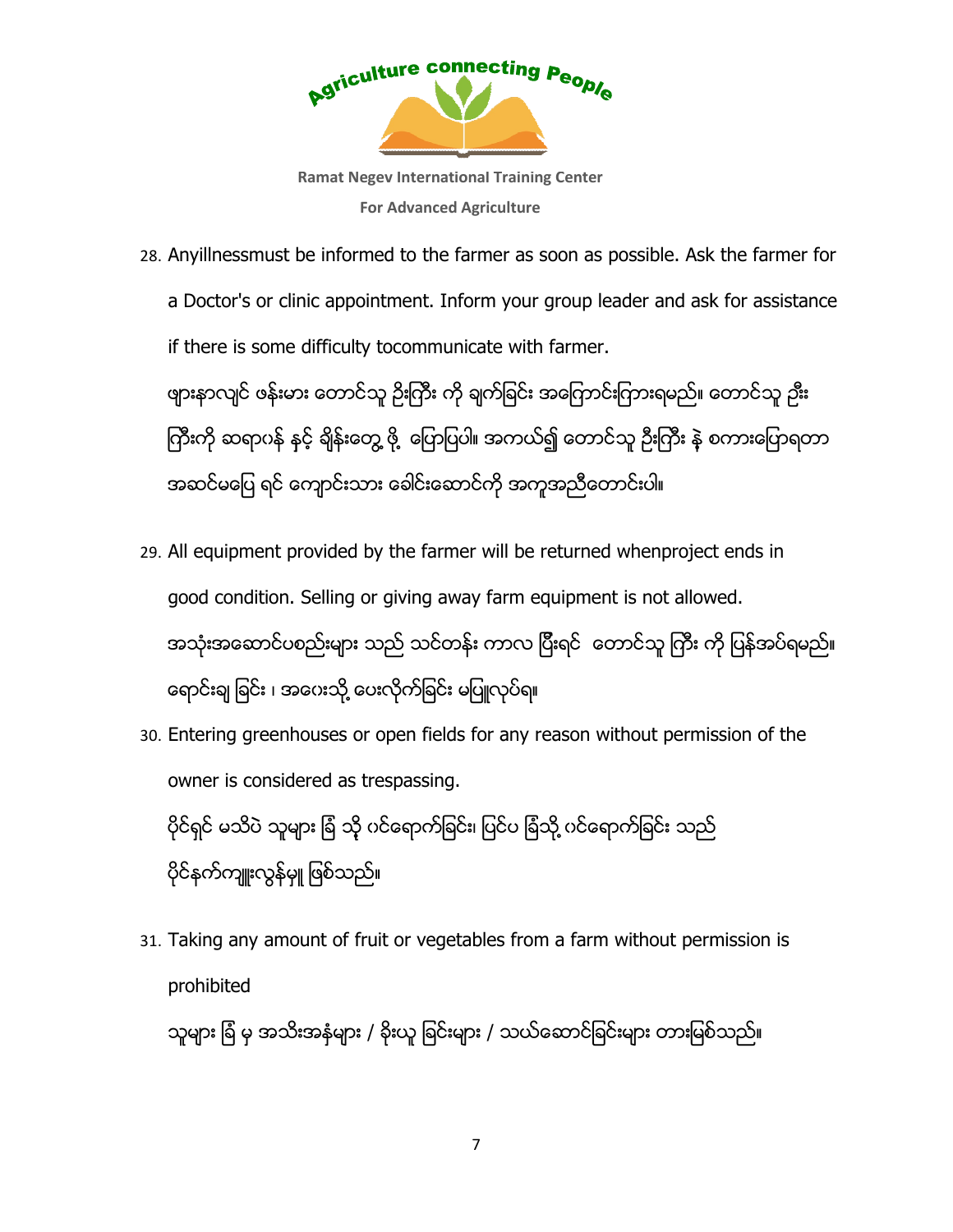

Ramat Negev International Training Center For Advanced Agriculture

32. We urge all students not to keep large amounts of cash in their rooms. Lost or stolen cash is rarely retrieved.

ကျောင်းသား/သူ များ အခန်းထဲတွင် ငွေ အများအပြား ထားခြင်း ကို ရှောင်ကြည်ပါ၊ ကျောင်းသား/သူ များ အခန်းထဲတွင် ငွေ အများအပြား<br>ပျောက်ဆုံး နိးယူခြင်း ခံရ လျင် ပြန်လျော် ခြင်း မရှိပါ။

33. Any problem you encounter on the farm (work, money, social) please contact your group leader for advice. e urge all students not to keep large amounts of cash in their rooms. Lost<br>len cash is rarely retrieved.<br>သူတိသေား/သူ များ အခန်းထဲတွင် စငွ အများအပြား ထားခြင်း ကို ရှောင်ကြည်ပါ၊<br>pက်ဆုံး နိုးယူခြင်း စံရ လျင် မြန်လျော် ခြင

ဖန်း ၌ ၄င်း၊ အလုပ် ၊ ငွေ ေရး စသောပြသာနာများ ရိုလျင် ကျောင်းသားခေါင်းဆောင် ၏ အျကံအညဏက္ကု ိရယူပါ။ င်း၊ အလုပ် ၊ ငွေ ရေး စသောပြ<br>)ညကက်ကို ရယူပါ။<br>)<br>uctand general information

### Personal conductand general information

ကိုယ်ပိုင်စီမံခန့်ခွဲ မူ နှင့် အထွေထွေ သတင်းအချက်အလက်များ

34. All students are expected to behave politely.

ကျောင်းသား/သူများ လိမ်မာ ယဉ်ကျေးရမည်

35. All students must follow staff instructions.

ကျောင်းသား/သူများ လိမ်မာ ယဉ်ကျေးရမည်။<br>All students must follow staff instructions.<br>ကျောင်းသား/သူများ ဂန်ထန်းး များ စကားနားထောင်ရမည်

36. A student shall not provide false or misleading information.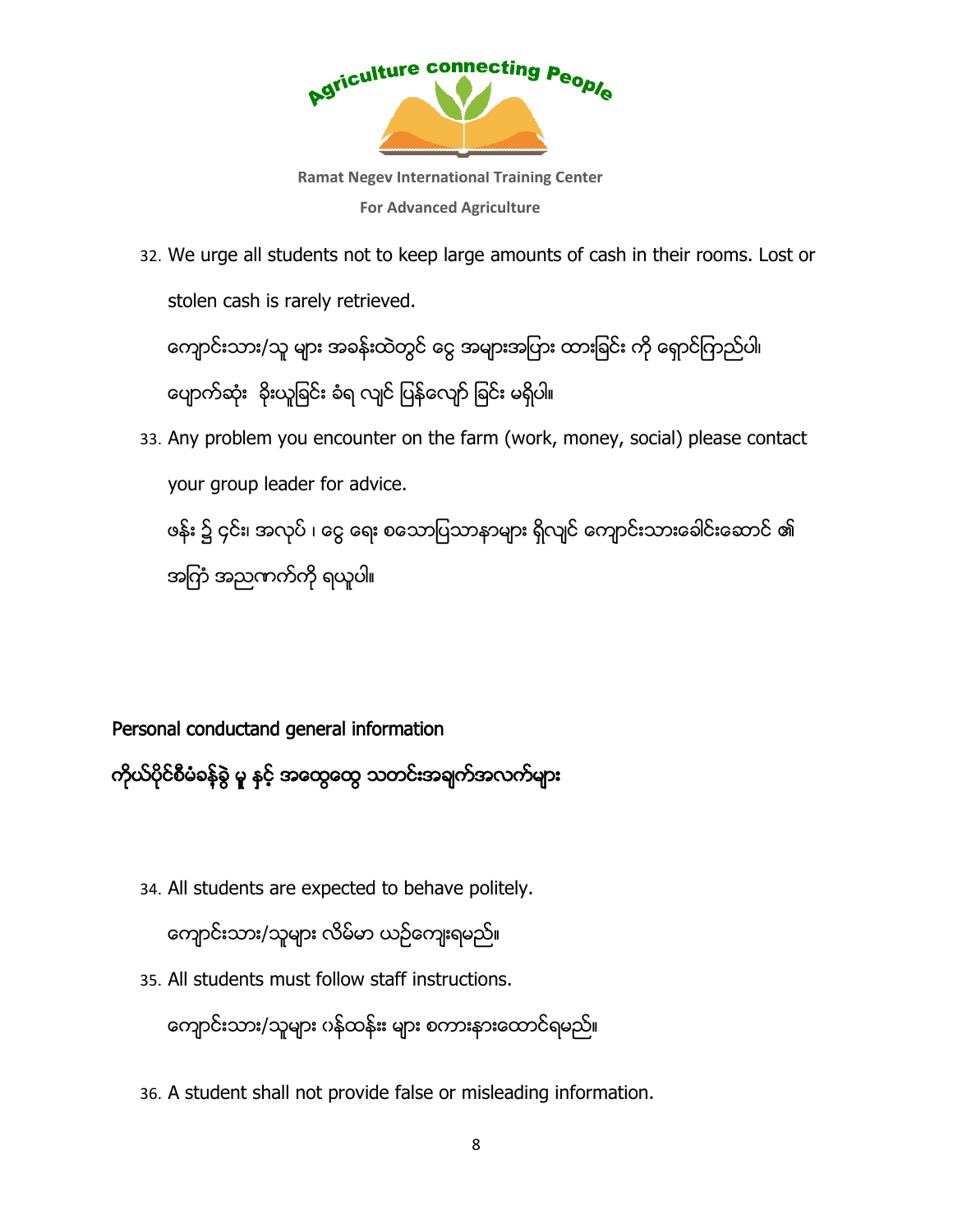

Ramat Negev International Training Center For Advanced Agriculture

ကျောင်းသား/သူ အနေဖြင့် သတင်းမှားပေးခြင်း / လမ်းမှားပို့ ဆောင်ခြင်း မလုပ်ရ။ ္

37. Hunting is prohibited by law in Israel. Killing, hurting or eating wild or house animals is against the law law.

အမဲလိုက်ခြင်း/ သတ်ဖြတ်ခြင် နှင့် သားကောင်များ / အိမ် မွေးတိရိဆာန် များ ဖမ်းဆီး<br>နိုပ်စက်ခြင်း သည် ဥပဒေ ကိုချိူးဖောက်ခြင်းဖြစ်သည်။<br>Your passport must be with you at all times(Excluding work time). နိပ်စက်ခြင်း သည် ဥပဒေ ကိုချိူးဖောက်ခြင်းဖြစ်သည်။ ိ အမဲလိုက်ခြင်း/ သတ်ဖြတ်ခြင် နှင့် သားကောင်များ / အိမ် မွေးတိရိဆာန် များ ဖမ်းဆီး<br>နိုပ်စက်ခြင်း သည် ဥပဒေ ကိုချိူးဖောက်ခြင်းဖြစ်သည်။<br>38. Your passport must be with you at all times(Excluding work time).<br>ပတ်စပို့ အမြဲတမ်း ကို ္  $\gamma$ ြး<br>
ed by law in Israel. Killing, hu<br>
the law.<br>ဖြတ်ခြင် နှင့် သားကောင်များ / ဒ<br>)<br>ပဒေ ကိုချိုးဖောက်ခြင်းဖြစ်သည်။<br>
so ကိုချိုးဖောက်ချေးများ<br>
Negev is very dry and warm<br>
itable clothing in advance.<br>
တို့ ပူပြင်းသောကြောင့

38. Your passport must be with you at all times(Excluding work time).

ပတ္စပုိ ့ အျမဲတမ္း ကုိယ္ နွင့္ ေဆာင္ထားရမည္။

winter. Prepare suitable clothing in advance.

ဤ နိုင်ငံသည်ရာသီဥတု ပူပြင်းသောကြောင့် အပြောင်းအလဲ များသောကြောင့် ကိုယ်နင့် သင့်လျော်သော အဂတ်အစားကို အချိန်မှီ ပြင်ဆင်ထားပါ။